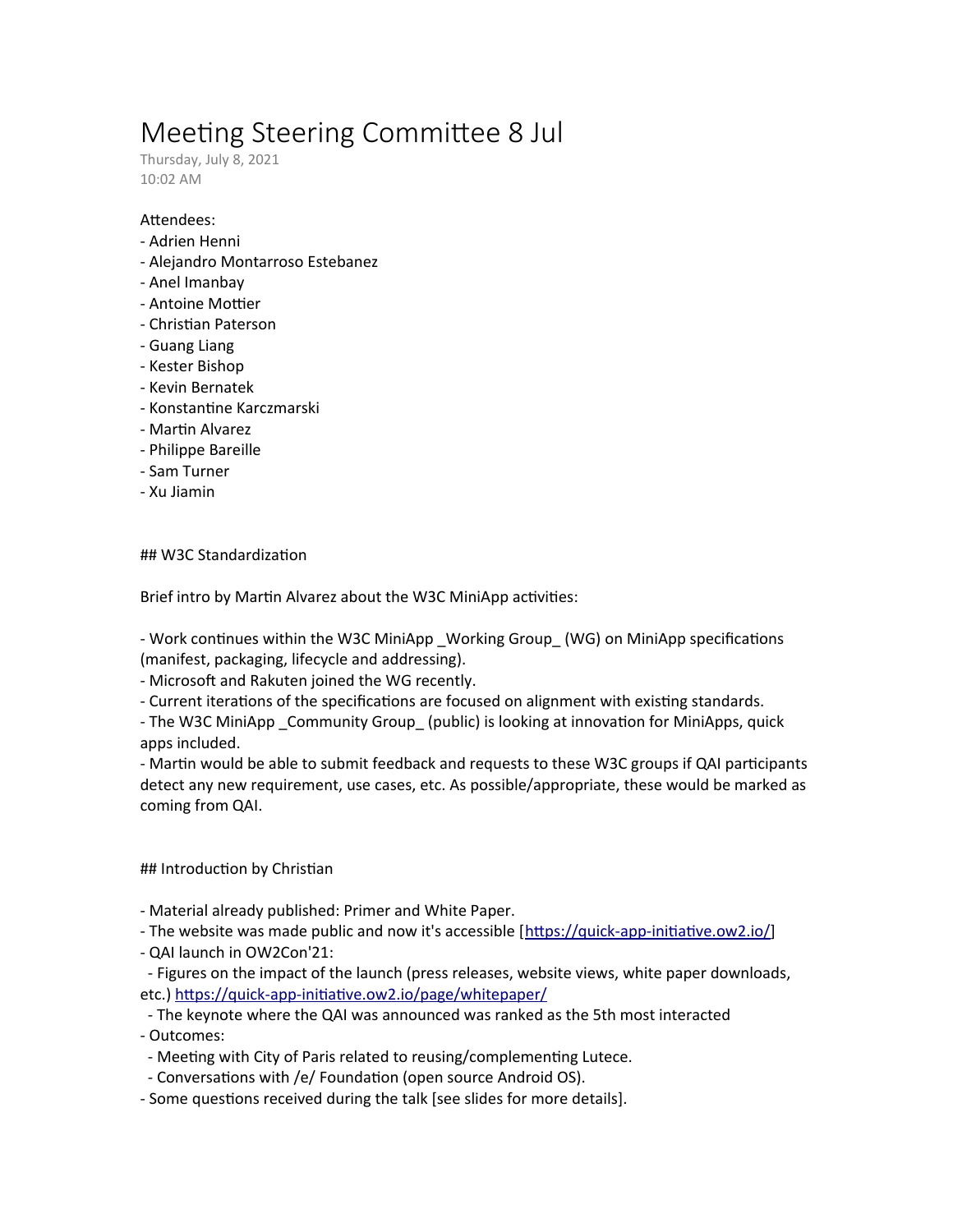- Introduction to the OW2 community tools: chat, code repository and issues. Reminder to those who are not using these to request an OW2 user account user account [here] [\(https://www.ow2.org/view/services/registration\)](https://www.ow2.org/view/services/registration)

## Proposal for the first \_Remarkable Individuals\_

- Participants can propose external participants to be invited into the QAI Steering Committee.

- Some early ideas about influential developers close to Quick Apps.

- Please, share your ideas in the mailing list.

## Task Forces (TF)

- How Task Forces would work? Recurrent meetings, list of anticipated deliverables, macro action plan.

Proposal to create the \_\_Gaming TF\_\_ Proposal to create the \_\_Education TF\_\_ Proposal to create the Sustainability TF

### Gaming TF

- We would like to gather requirements from the game perspective in both technical and business terms.

- Main outcomes:

- Marketing tools for developers.
- Press releases and public communications.
- Community engagement.

Coordinator: \*\*Kester Bishop\*\*

### Education TF

- Common agreement to launch this TF

\_\_ACTION\_\_: To explore the possibility of online lectures

Coordinator: \*\*Alejandro Montarroso Estebanez\*\*

### Sustainability TF

- Proposal to launch a Resilience and Sustainability TF. The ethical aspect of the development of application, with recommendations for designing quick apps to cover sustainability goals.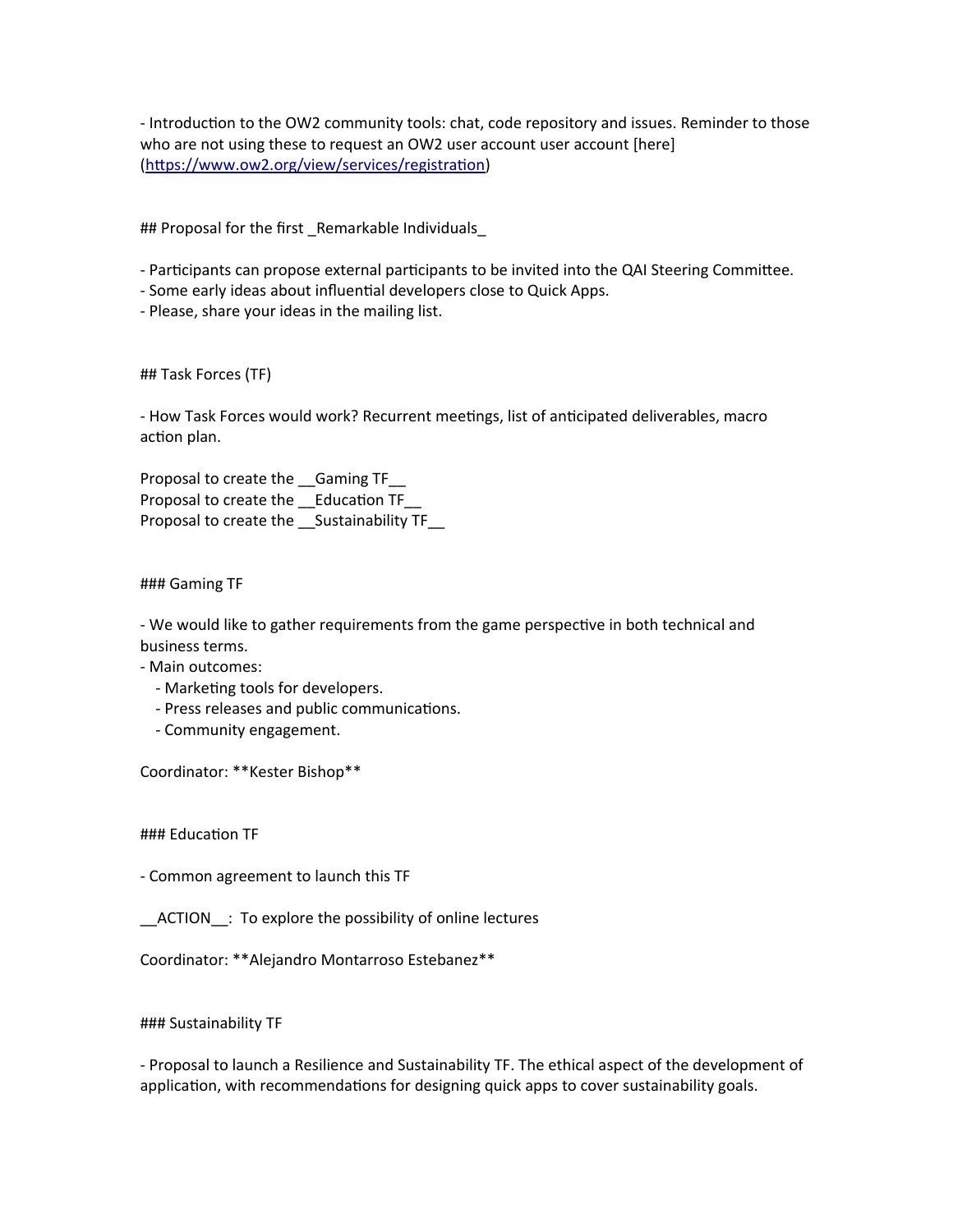- If anyone is interested in resilience and sustainability, please let Adrien know. He will be able to include the ideas in the proposal.

Coordinator: \*\*Konstantine Karczmarski\*\*

### Next steps for each TF

Send TF proposal to discuss with the rest of the QAI participants. The main points to present:

- Context, motivation, objectives, topics.

- Main milestones (high level roadmap).

- Activities and targeted outcomes/deliverables (as identified at time of writing).

- Potential or confirmed participants (if any).

\_\_ACTION\_\_: Kester to share the proposal (2-3 slides or raise an issue in GitLab) with the rest of the QAI for the Gaming TF

\_\_ACTION\_\_: Adrien/Konstantine to share the proposal (2-3 slides or raise an issue in GitLab) with the rest of the QAI for the \_Sustainability TF\_

\_\_ACTION\_\_: Alejandro to share the proposal (2-3 slides or raise an issue in GitLab) with the rest of the QAI for the \_Education TF\_

### ## Events

- Some events already detected (SFScon, OSXP …)

- Concerning OSXP (Open Source Experience Paris) in November:

 - Huawei is a Gold sponsor and has a large booth. 2/3rds of the booth will be dedicated to the OW2 Quick App Initiative with appropriate signage on the walls etc.

 - QAI participants are invite to participate to this booth dedicated to quick apps. 2 "pods" have been set aside for QAI participants to expo their topic of interest in relation to QAI and quick apps.

- Please let Christian/Martin know about your interest.

Suggestion of an education event [[https://www.bettshow.com/\]](https://www.bettshow.com/) 19-21 Jan in London

\_\_ACTION\_\_: To put the event calendar in GitLab

## Community build

- \*\*Please promote the initiative.\*\*

- Link and share the pieces of news/articles/tweets… Use the hashtag \*\*#QuickAppsEU\*\*

- Reach-out strategy:
	- European open-source community to bring them onboard.
	- Also it's interesting to attract innovation poles (start-ups and public funds).
	- Business/start-up accelerator hubs (linked to VC funds)